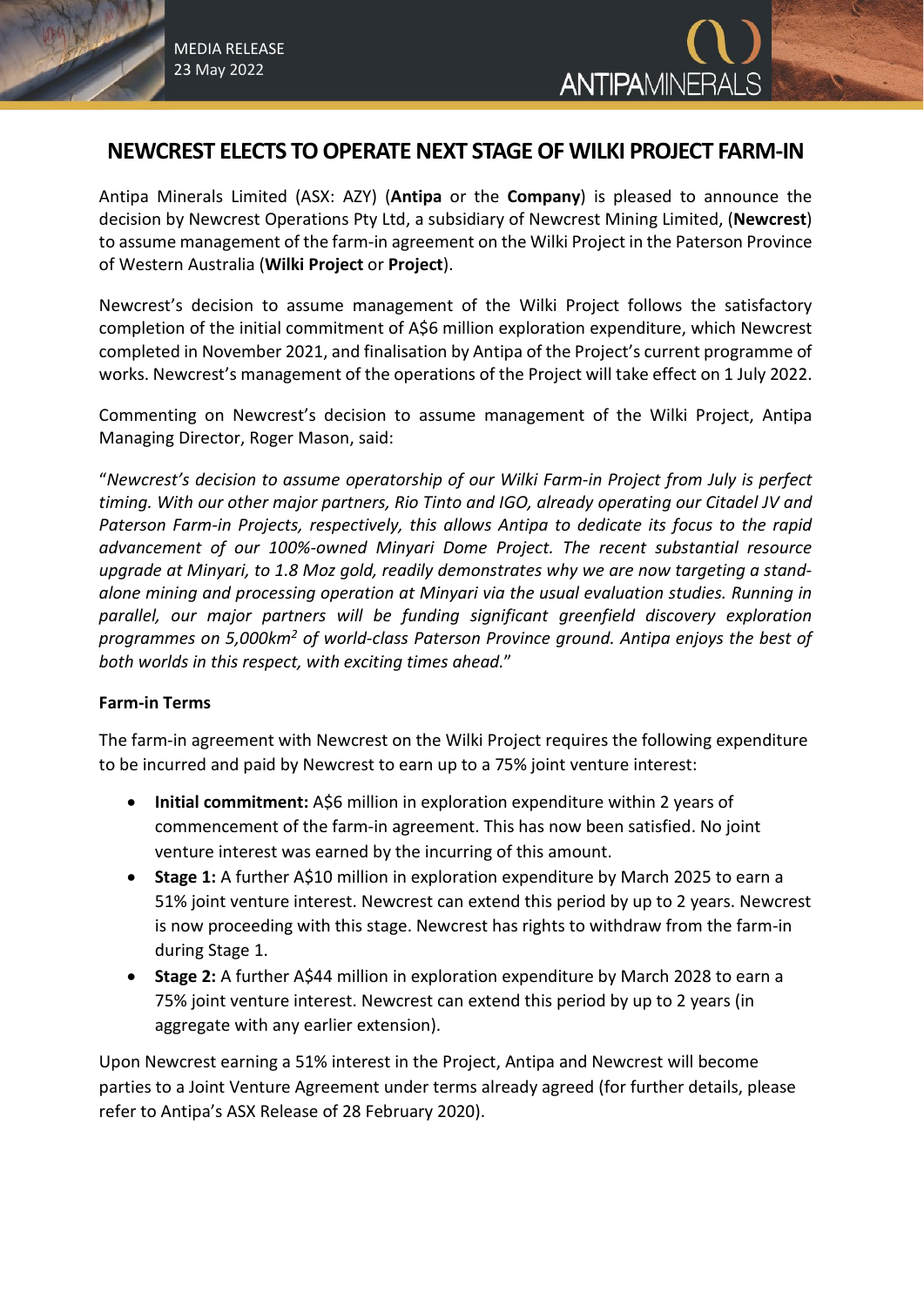**Release authorised by Roger Mason Managing Director**

**For further information, please visit [www.antipaminerals.com.au](http://www.antipaminerals.com.au/) or contact:**

| <b>Roger Mason</b>       | <b>Mark Rodda</b>          | <b>Michael Vaughan</b>   |
|--------------------------|----------------------------|--------------------------|
| <b>Managing Director</b> | <b>Executive Director</b>  | <b>Media Relations</b>   |
| Antipa Minerals Ltd      | <b>Antipa Minerals Ltd</b> | <b>Fivemark Partners</b> |
| +61 (0)8 9481 1103       | +61 (0)8 9481 1103         | +61 (0)422 602 720       |

**About Antipa Minerals:** Antipa is a mineral exploration company focused on the Paterson Province in north-west Western Australia, home to Newcrest Mining's world-class Telfer gold-copper mine, Rio Tinto's Winu copper-gold deposit, Newcrest-Greatland Gold's Havieron gold-copper deposit and other significant mineral deposits. Having first entered the Paterson in 2011 when it was a less sought-after exploration address, the Company has used its early mover advantage to build an enviable tenement holding of ~5,100km<sup>2</sup>, including the ~1,200km<sup>2</sup> Citadel Joint Venture Project with Rio Tinto (who currently holds a 65% joint venture interest), the ~2,200km<sup>2</sup> Wilki Project that is subject to a \$60 million Farm-in and Joint Venture Agreement with Newcrest (who is yet to earn a joint venture interest) and the  $2,500$ km<sup>2</sup> Paterson Project that is subject to a \$30 million Farm-in and Joint Venture Agreement with IGO (who is yet to earn a joint venture interest). Antipa retains 144km2 of 100%-owned Minyari Dome Project tenements which contains an established Mineral Resource, with the Minyari and WACA deposits containing 1.8 million ounces of gold and 64,300 tonnes of copper plus other deposits and high quality exploration targets. The Citadel Project lies within 5km of the Winu deposit and contains a Mineral Resource of 2.4 million ounces of gold and 162,000 tonnes of copper from two deposits, Calibre and Magnum. Unlike certain parts of the Paterson where the post mineralisation (younger) cover can be kilometres thick, making for difficult exploration, the Company's combined 5,100km<sup>2</sup> tenement portfolio features relatively shallow cover; approximately 80% being under less than 80 metres of cover. Extensive drilling programmes, geophysical and surface geochemical surveys are planned for 2022 across Antipa's combined Paterson tenement portfolio as the company pursues a multi-layered strategy of targeting tier-one greenfields discoveries, growing its existing resources through brownfields exploration and advancing potential development opportunities.

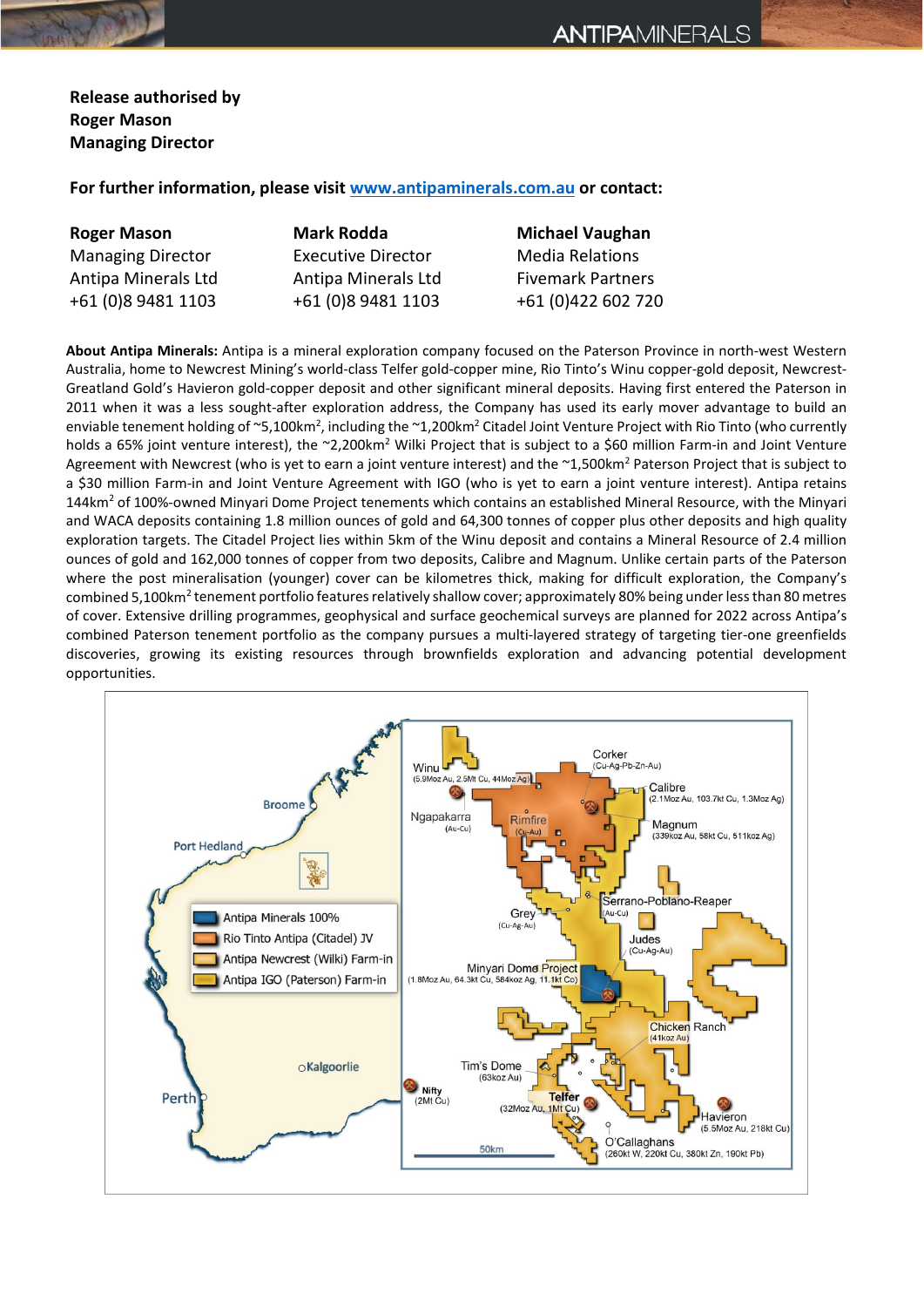**Forward-Looking Statements:** This document may include forward-looking statements. Forward-looking statements include, but are not limited to, statements concerning Antipa Mineral Ltd's planned exploration programme and other statements that are not historical facts. When used in this document, the words such as "could," "plan," "estimate," "expect," "intend," "may," "potential," "should," and similar expressions are forward-looking statements. Although Antipa Minerals Ltd believes that its expectations reflected in these forward-looking statements are reasonable, such statements involve risks and uncertainties and no assurance can be given that actual results will be consistent with these forward-looking statements.

**Competent Persons Statement – Exploration Results:** The information in this document that relates to Exploration Results is based on and fairly represents information and supporting documentation compiled by Mr Roger Mason, a Competent Person who is a Member of The Australasian Institute of Mining and Metallurgy. Mr Mason is a full-time employee of the Company. Mr Mason is the Managing Director of Antipa Minerals Limited, is a substantial shareholder of the Company and is an option holder of the Company. Mr Mason has sufficient experience relevant to the style of mineralisation and type of deposit under consideration and to the activity being undertaking to qualify as a Competent Person as defined in the 2012 Edition of the 'Australasian Code for Reporting of Exploration Results, Mineral Resources and Ore Reserves'. The Company confirms that the form and context in which the Competent Person's findings are presented have not been materially modified from the original market announcements, all of which are available to view on www.antipaminerals.com.au and www.asx.com.au. Mr Mason, whose details are set out above, was the Competent Person in respect of the Exploration Results in these original market announcements.

**Competent Persons Statement – Mineral Resource Estimations for the Minyari Dome Project Deposits, Calibre Deposit, Magnum Deposit and Chicken Ranch Area Deposits and Tim's Dome Deposit:** The information in this document that relates to relates to the estimation and reporting of the Minyari Dome Project deposits Mineral Resources is extracted from the report entitled "Minyari Dome Project Gold Resource Increases 250% to 1.8 Moz" created on 2 May 2022 with Competent Persons Ian Glacken, Jane Levett, Susan Havlin and Victoria Lawns, the Tim's Dome and Chicken Ranch deposits Mineral Resources is extracted from the report entitled "Chicken Ranch and Tims Dome Maiden Mineral Resources" created on 13 May 2019 with Competent Person Shaun Searle, the Calibre deposit Mineral Resource information is extracted from the report entitled "Calibre Gold Resource Increases 62% to 2.1 Million Ounces" created on 17 May 2021 with Competent Person Ian Glacken, and the Magnum deposit Mineral Resource information is extracted from the report entitled "Calibre and Magnum Deposit Mineral Resource JORC 2012 Updates" created on 23 February 2015 with Competent Person Patrick Adams, all of which are available to view on www.antipaminerals.com.au and www.asx.com.au. The Company confirms that it is not aware of any new information or data that materially affects the information included in the original market announcements and that all material assumptions and technical parameters underpinning the estimates in the relevant original market announcements continue to apply and have not materially changed. The Company confirms that the form and context in which the Competent Person's findings are presented have not been materially modified from the original market announcements.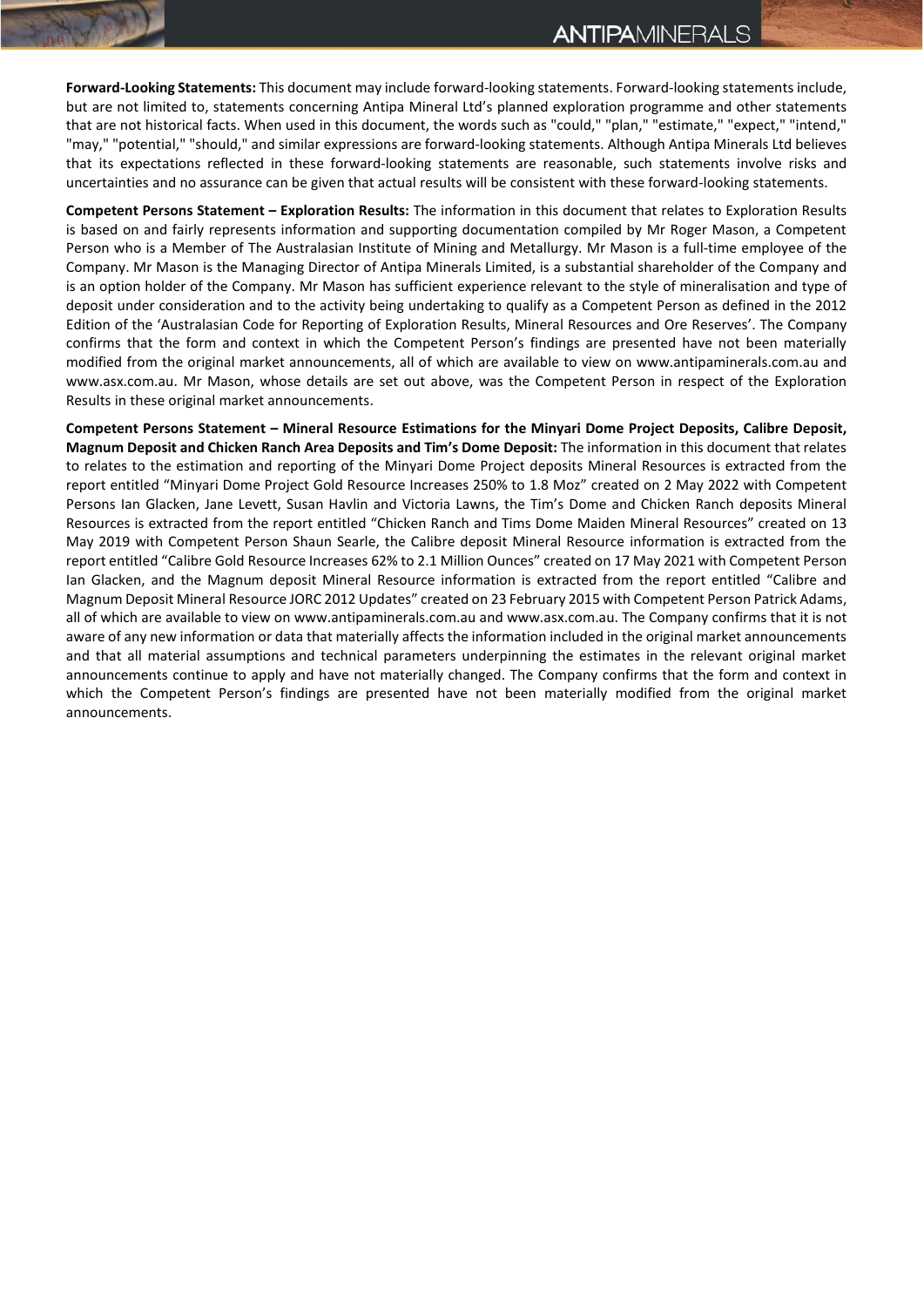## **Antipa Minerals Ltd Paterson Province Project Portfolio Mineral Resource Estimates**

## **Minyari Dome Project (100% Antipa)**

| <b>Deposit and Gold</b><br><b>Equiv Cut-off Grade*</b> | <b>Resource</b><br>Category | Tonnes Mt<br>(or kt) | Aueq<br>(g/t) | Gold<br>Grade<br>(g/t) | Copper<br>Grade<br>(%) | <b>Silver</b><br>Grade<br>(g/t) | Cobalt<br>(%) | Aueq<br>(oz) | <b>Gold</b><br>(oz) | Copper<br>(t) | <b>Silver</b><br>(oz) | Cobalt<br>(t) |
|--------------------------------------------------------|-----------------------------|----------------------|---------------|------------------------|------------------------|---------------------------------|---------------|--------------|---------------------|---------------|-----------------------|---------------|
| Minyari 0.5 Aueq                                       | Indicated                   | 15                   | 1.78          | 1.17                   | 0.19                   | 0.54                            | 0.04          | 858,000      | 567,000             | 27,800        | 259,600               | 5,930         |
| Minyari 0.5 Aueg                                       | Inferred                    | 2.7                  | 1.49          | 1.12                   | 0.12                   | 0.31                            | 0.02          | 129,000      | 96,000              | 3.300         | 26,300                | 640           |
| Minyari 0.5 Aueq                                       | Sub-Total                   | 17.7                 | 1.74          | 1.17                   | 0.18                   | 0.50                            | 0.04          | 987,000      | 663,000             | 31,100        | 285,900               | 6,570         |
| Minyari 1.5 Aueq                                       | Indicated                   | 4.4                  | 2.95          | 2.30                   | 0.26                   | 0.83                            | 0.03          | 417,000      | 328,000             | 11,400        | 118,400               | 1,450         |
| Minyari 1.5 Aueq                                       | Inferred                    | 6.2                  | 3.14          | 2.51                   | 0.22                   | 0.66                            | 0.03          | 626,000      | 523,000             | 13,800        | 132,700               | 1,590         |
| Minyari 1.5 Aueq                                       | Sub-Total                   | 10.6                 | 3.06          | 2.48                   | 0.24                   | 0.73                            | 0.03          | 1,043,000    | 851,000             | 25,200        | 251,100               | 3,040         |
| <b>Minyari</b>                                         | <b>Total</b>                | 28.3                 | 2.23          | 1.66                   | 0.20                   | 0.59                            | 0.03          | 2,030,000    | 1,514,000           | 56,300        | 537,000               | 9,610         |
| WACA 0.5 Aueq                                          | Indicated                   | 1.7                  | 1.29          | 0.97                   | 0.11                   | 0.17                            | 0.02          | 70,000       | 52,000              | 1,900         | 9,400                 | 310           |
| WACA 0.5 Aueg                                          | Inferred                    | 1.5                  | 1.35          | 1.02                   | 0.12                   | 0.18                            | 0.02          | 67,000       | 51,000              | 1,800         | 9,100                 | 300           |
| <b>WACA 0.5 Aueq</b>                                   | <b>Sub-Total</b>            | 3.2                  | 1.32          | 0.99                   | 0.11                   | 0.18                            | 0.02          | 137,000      | 103,000             | 3,700         | 18,500                | 610           |
| WACA 1.5 Aueq                                          | Inferred                    | 1.6                  | 2.14          | 1.69                   | 0.11                   | 0.17                            | 0.03          | 112,000      | 89,000              | 1,900         | 9,000                 | 560           |
| <b>WACA</b>                                            | Total                       | 4.9                  | 1.59          | 1.23                   | 0.11                   | 0.18                            | 0.02          | 249,000      | 192,000             | 5,600         | 27,500                | 1,170         |
| <b>Minyari South 0.5</b><br>Aueq                       | <b>Inferred</b>             | 153t                 | 5.74          | 4.51                   | 0.56                   | 1.04                            | 0.05          | 28,000       | 22,000              | 900           | 5,100                 | 80            |
| <b>Minyari South</b>                                   | <b>Total</b>                | 153 kt               | 5.74          | 4.51                   | 0.56                   | 1.04                            | 0.05          | 28,000       | 22,000              | 900           | 5,100                 | 80            |
| Sundown 0.5 Aueq                                       | <b>Inferred</b>             | 202 kt               | 2.13          | 1.38                   | 0.36                   | 0.72                            | 0.03          | 14,000       | 9,000               | 700           | 4,700                 | 60            |
| <b>Sundown</b>                                         | <b>Total</b>                | 202 kt               | 2.13          | 1.38                   | 0.36                   | 0.72                            | 0.03          | 14,000       | 9,000               | 700           | 4,700                 | 60            |
| WACA West 0.5 Aueq                                     | Inferred                    | 393 kt               | 1.21          | 0.73                   | 0.17                   | 0.81                            | 0.03          | 15,000       | 9,000               | 700           | 10,200                | 120           |
| WACA West 1.5 Aueg                                     | Inferred                    | 11 kt                | 1.62          | 0.86                   | 0.50                   | 0.05                            | 0.01          | 1,000        | 304                 | 55            | 17                    |               |
| <b>WACA West</b>                                       | <b>Total</b>                | 404 kt               | 1.23          | 0.73                   | 0.18                   | 0.79                            | 0.03          | 16,000       | 9,304               | 755           | 10,217                | 121           |
| Minyari + WACA +<br><b>Satelite Deposits</b>           | <b>Grand Total</b>          | 33.9                 | 2.14          | 1.60                   | 0.19                   | 0.54                            | 0.03          | 2,340,000    | 1,750,000           | 64,300        | 584,000               | 11,100        |

\*0.5 Au Equiv = Using a 0.5 g/t gold equivalent cut-off grade above elevations ranging from the 0mRL to the 150mRL (NB: potential "Open Cut" cut-off grade) and 1.5 Au Equiv = Using a 1.5 g/t gold equivalent cut-off grade b ranging from the 0mRL to the 150mRL (NB: potential "Underground" cut-off grade). Cut-off grade elevations for each deposit are 0mRL for Minyari, 100mRL for WACA, Sundown and WACA West, and 150mRL for Minyari South